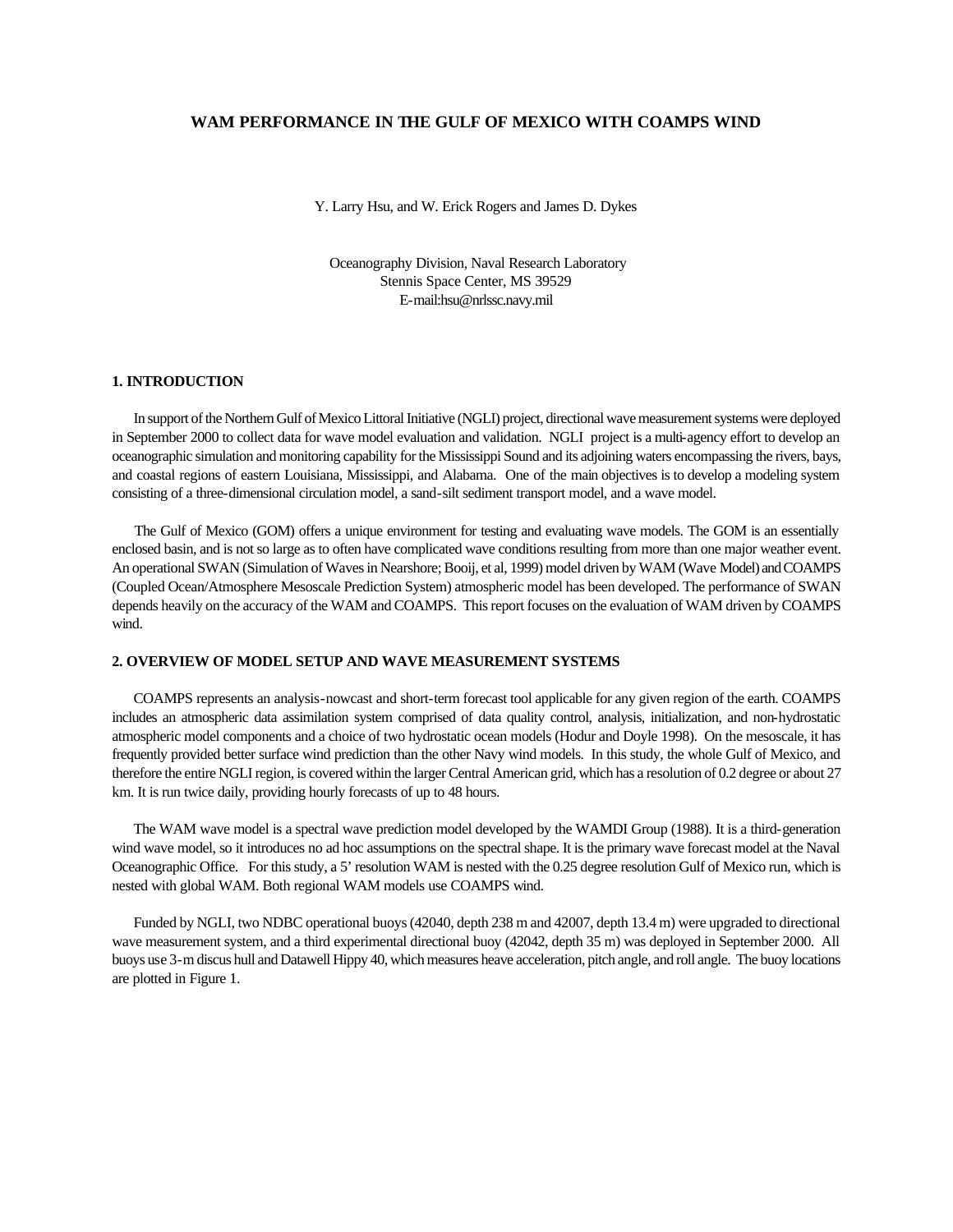

Fig. 1 **¾** NGLI depths in meters, locations of NDBC buoys

## **3. WIND AND WAVE CONDITIONS**

Figure 2 illustrates the wind and wave conditions at buoys 42042. During the September 2000 study period, wind ranged from near calm to a strong breeze within a general regime of moderate easterly flow. From the wave height plot, there are two major wave events (all wave heights referred to in this report are significant wave height). One event starts on September 5 with easterly wind; waves are locally generated. The other starts on September 17 and is a combination of the arrival of 11-second swell from tropical storm Gordon off south Florida and locally generated waves.



Fig. 2 **¾** Time series of wind and wave conditions at station 42042

## **4. PERFORMANCE EVALUATION OF COAMPS AND WAM**

This section gives the results of the comparison between NDBC buoy measurements and model output. The time series plots, and error statistics are presented here.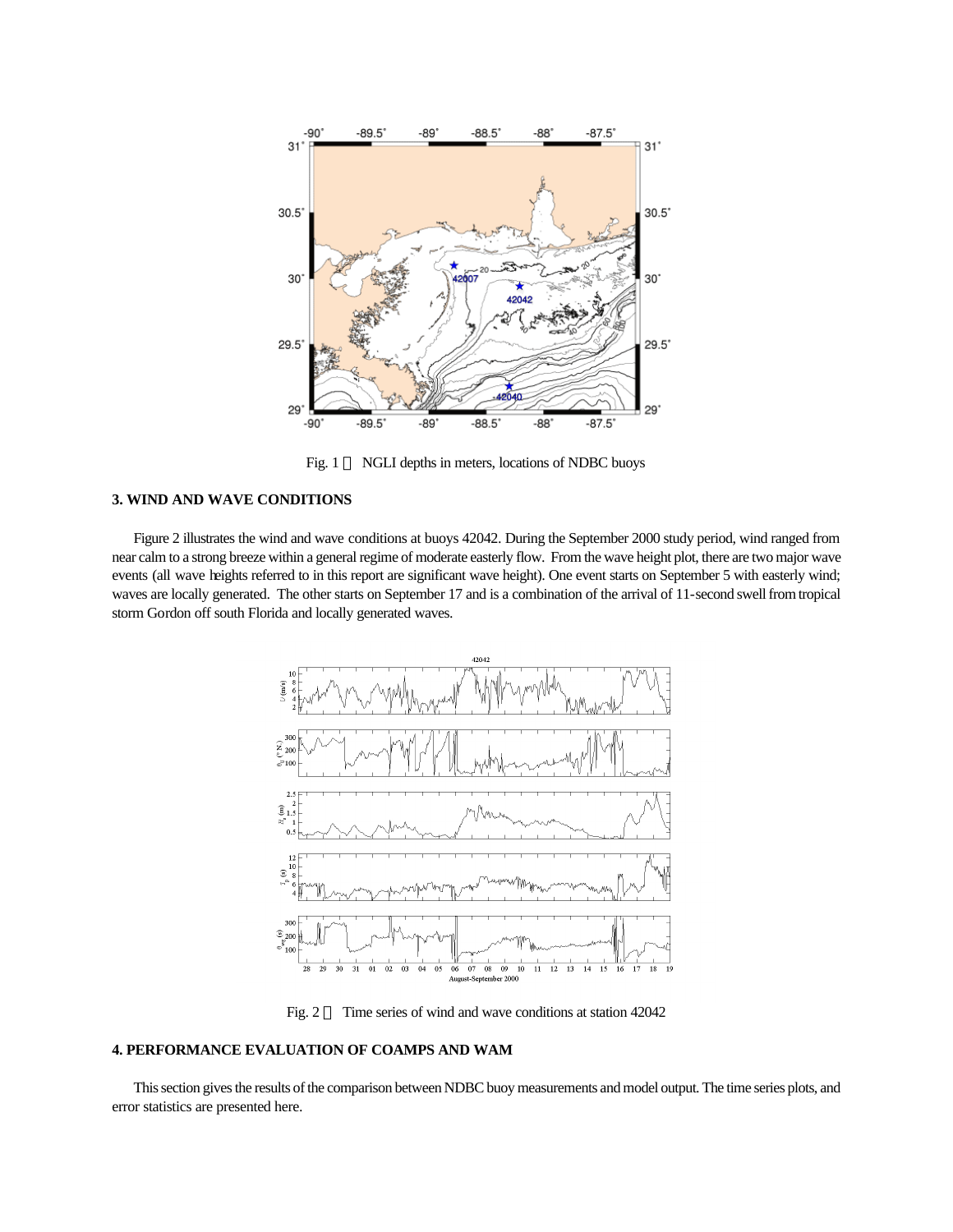#### *4.1 COAMPS Evaluation*

Figure 3 compares COAMPS and three NDBC buoy wind measurements. In general, their agreement is quite good. The scatter plots of wind speed and average direction are presented in Fig. 4. As shown by the error statistics in Table 1, COAMPS wind speeds are of relatively high quality, with estimated wind speeds showing an average RMS error of 2 m/s. The average RMS error of wind direction is 49.4 degree. A much smaller value can be achieved if the data include only wind speeds exceeding 0.5 m/s. Buoy winds at such low wind speeds show many angular fluctuations.



Fig. 3 - Time series of COAMPS wind estimates and NDBC wind measurements.



Fig. 4 **¾** Scatter diagrams of COAMPS wind estimates vs. NDBC measurements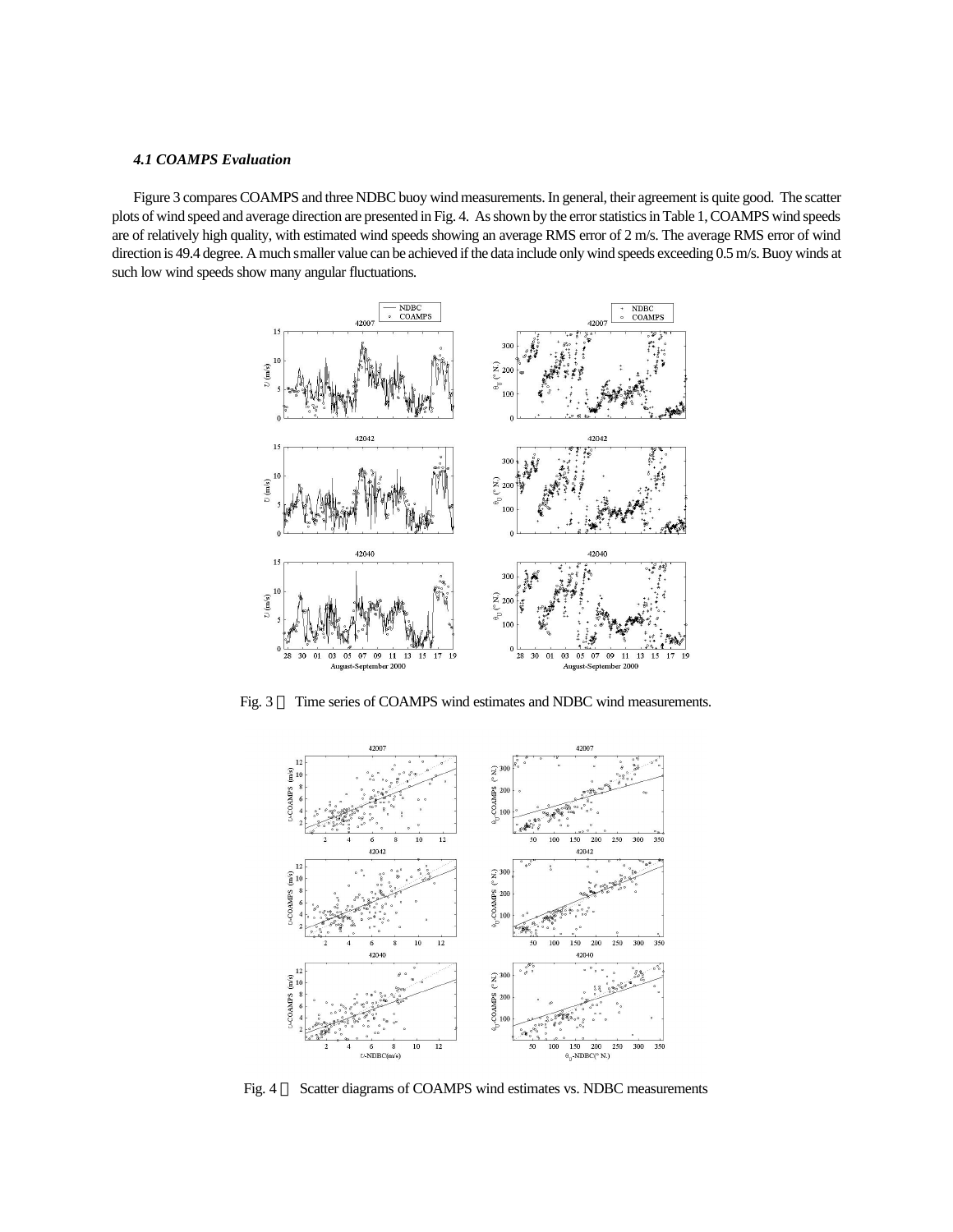| 42007            |      |            |       |        |                             |  |
|------------------|------|------------|-------|--------|-----------------------------|--|
| $\boldsymbol{N}$ | R    | <b>RMS</b> | m     | h      | <b>Model</b>                |  |
| 167              | 0.77 | 1.95       | 0.852 | 0.45   | <b>COAMPS U</b>             |  |
| 167              | 0.89 | 51.8       | 1.07  | $-7.1$ | COAMPS $\theta_{II}$        |  |
| 42042            |      |            |       |        |                             |  |
| N                | R    | <b>RMS</b> | m     | h      | <b>Model</b>                |  |
| 166              | 0.76 | 2.0        | 0.86  | 0.97   | <b>COAMPS U</b>             |  |
| 166              | 0.92 | 46.3       | 1.09  | $-1.9$ | COAMPS $\theta_{\text{II}}$ |  |
| 42040            |      |            |       |        |                             |  |
| N                | R    | <b>RMS</b> | m     | h      | <b>Model</b>                |  |
| 153              | 0.73 | 2.1        | 0.75  | 1.42   | <b>COAMPS U</b>             |  |
| 153              | 0.88 | 50.0       | 1.01  | $-6.6$ | COAMPS $\theta_{\text{II}}$ |  |

Table 1 – Error Statistics of COAMPS Model vs. NDBC Buoy Station Wind Measurements (Wind Speed in Meters/Second, Wind Directions in Degrees Clockwise from North)

*N* is the number of comparisons; *R* is the linear correlation coefficient between the model estimates and measurements; *RMS* is the root-mean-squares error; *m* is the slope of the linear regression curve through the set of model-measurement pairs; and *b* is the *y*-intercept of the linear regression curve through the set of modelmeasurement pairs.

#### *4.2 WAM Evaluation*

Figure 5 shows the comparison between WAM and the buoy 42040. Table 2 presents the error statistics and the corresponding scatter plots can be found in Hsu et al (2002). WAM produces excellent wave height agreement with a root-mean-squares (RMS) error of 0.21 m. The average period agreement is good with a RMS error of 0.48 second. The WAM arrival of the swell event in September 17 is lagging behind the buoy for about half a day. Further discussion of the swell event is presented in the next section. The comparison of time series model estimates and buoy 42042 and 42007 data are shown in Figures 6 and 7. Their error statistics is presented in Tables 3 and 4. WAM performance at 42040 is similar to its values at 42040, with a RMS error of 0.26 m in height and 0.75 second in wave period. Among three buoys, WAM performance at 42007 (13.4 m depth) is the least accurate, with a RMS error of 0.34 m in height and 1.02 second in wave period. This is expected because WAM is running at 8 km resolution, therefore it cannot account for effects of the rapid depth changes at shallower water. Swell height at 42007 is reduced due to refraction. It is presented and discussed in details in another paper (Dykes et al. 2002) in the proceedings of this workshop.



Fig. 5-Time series of wave parameters comparison between WAM and buoy 42040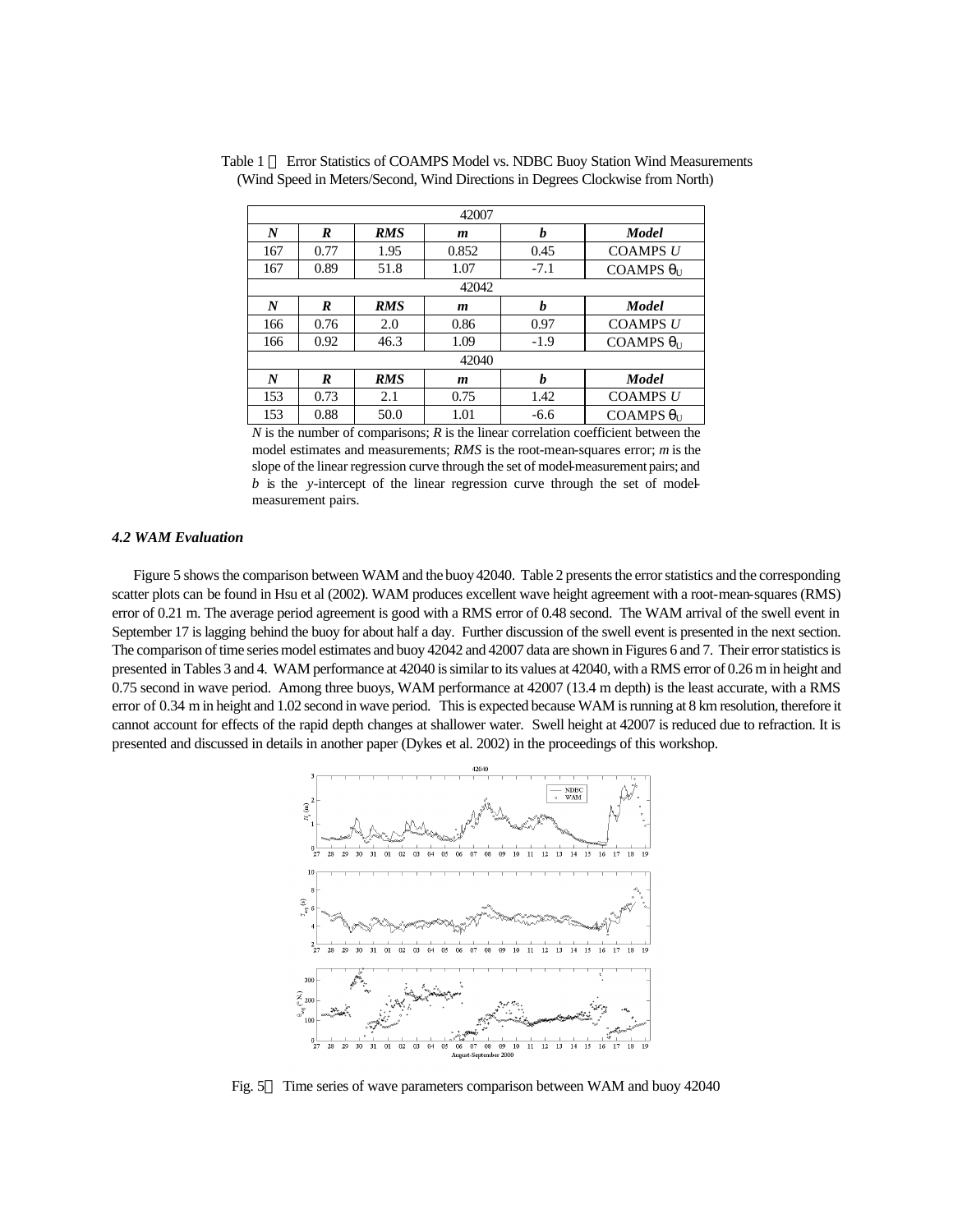Table 2 – Error Statistics of WAM Model at NDBC 42040

| N   |      | RMS  | M    |          | Model                     |
|-----|------|------|------|----------|---------------------------|
| 153 | 0.91 | 0.21 | 0.96 | $-0.013$ | WAM $H_s$                 |
| 153 | 0.81 | 0.48 | 0.88 | 0.85     | WAM $T_{\text{avg}}$      |
| 153 | 0.63 | 24.1 | 0.63 | 24.0     | WAM $\theta_{\text{avg}}$ |

For explanation of symbols, see Table 1.



Fig. 6 — Time series of wave parameters comparison between WAM and buoy 42042

| N   |      | <b>RMS</b> | M    |         | Model                     |
|-----|------|------------|------|---------|---------------------------|
| 173 | 0.90 | 0.26       | 1.10 | $-0.04$ | WAM $H_s$                 |
| 173 | 0.79 | 0.75       | 0.85 | 1.18    | WAM $T_{\text{avg}}$      |
| 173 | 0.60 | 34.4       | 1.20 | $-60.4$ | WAM $\theta_{\text{avg}}$ |

Table 3 – Error Statistics of WAM Model at NDBC 42042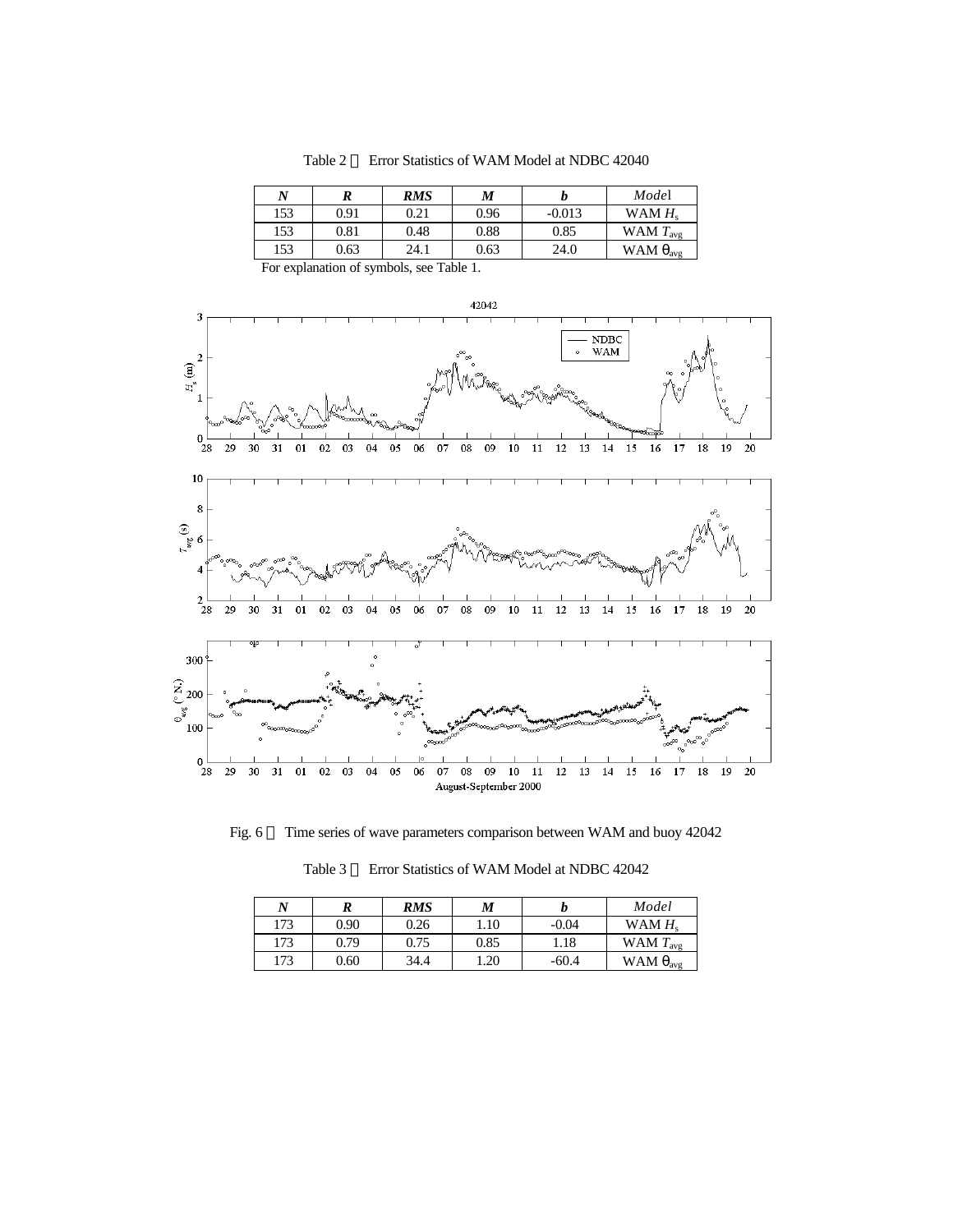

Fig. 7 – Time series of wave parameters comparison between WAM and buoy 42007

| N   | R    | <b>RMS</b> | M    |      | Model                     |
|-----|------|------------|------|------|---------------------------|
| 162 | 0.87 | 0.34       | .22  | 0.02 | WAM $Hs$                  |
| 162 | 0.70 | 1.02       | 0.98 | 0.71 | WAM $T_{\text{avg}}$      |
| 162 | 0.69 | 24.5       | 0.67 | 29.6 | WAM $\theta_{\text{avg}}$ |

Table 4 – Error Statistics of WAM Model at NDBC 42007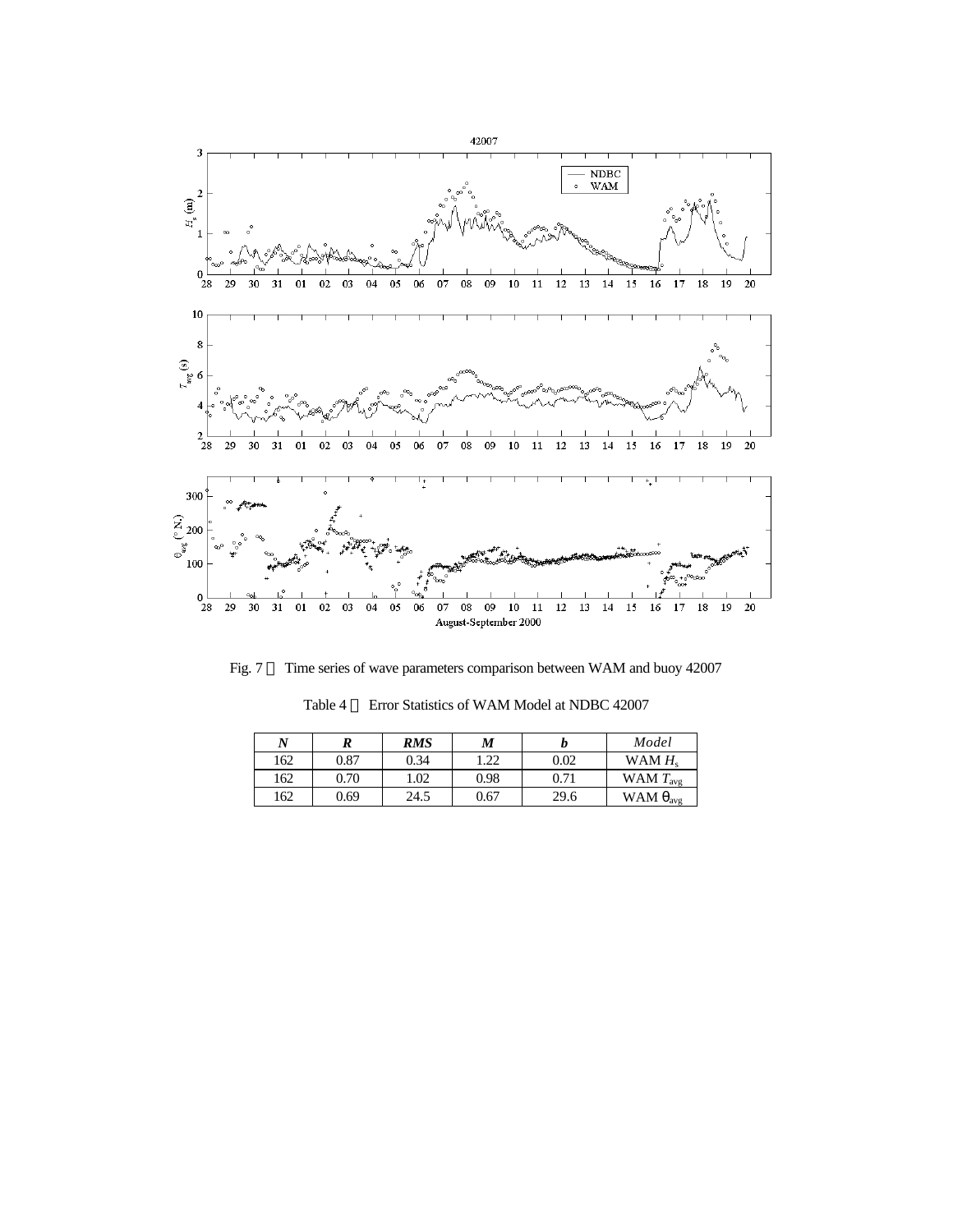#### *4.3 The Swell Event from the Tropical Storm Gordon*

 As mention earlier, the arrival of September 17 swell event is late in WAM. The arrival of swells can be examined by the peak wave period. The peak periods of all three buoys and WAM are presented in Fig. 8. During this period, buoy 42040 experienced a satellite transmitter problem, thus much data are missing as represented by zero value and fall on the x axis. Since the swell is coming from southeast, it reaches buoy 42040 first. Figure 9 compares spectral shapes from buoy 42040 and WAM at the early stage of a swell event. WAM completely misses the arrival of the 11-second swell.



Fig. 8 — Comparison of peak period between WAM and buoys



Fig. 9 — Comparison of spectra between WAM, SWAN, and buoys for hour 15, Sept. 17, 2000

 As shown in Fig. 10, Tropical storm Gordon started in September 15 and eventually landed on the west coast of Florida in September 18. The storm generated long period swells rarely seen in Gulf of Mexico. Based on distance and wave group velocity, swells arriving at 42040 at midday, September 17 were generated around a day earlier. Wind comparisons between two NDBC buoys and COAMPS are presented in Fig. 11. It can be seen that COAMPS performance at buoy 42003 in the early stage of storm development on the mid day of September 16 is not very good whereas its performance a day later at buoy 42036 is excellent. Examination of the COAMPS wind velocity plot of the whole region during this period reveals that the wind pattern was not well formed around September 16, but it becomes a tight spiral afterwards. Therefore, the late arrival of WAM swell can be associated to the COAMPS wind performance in the early stage of the storm development.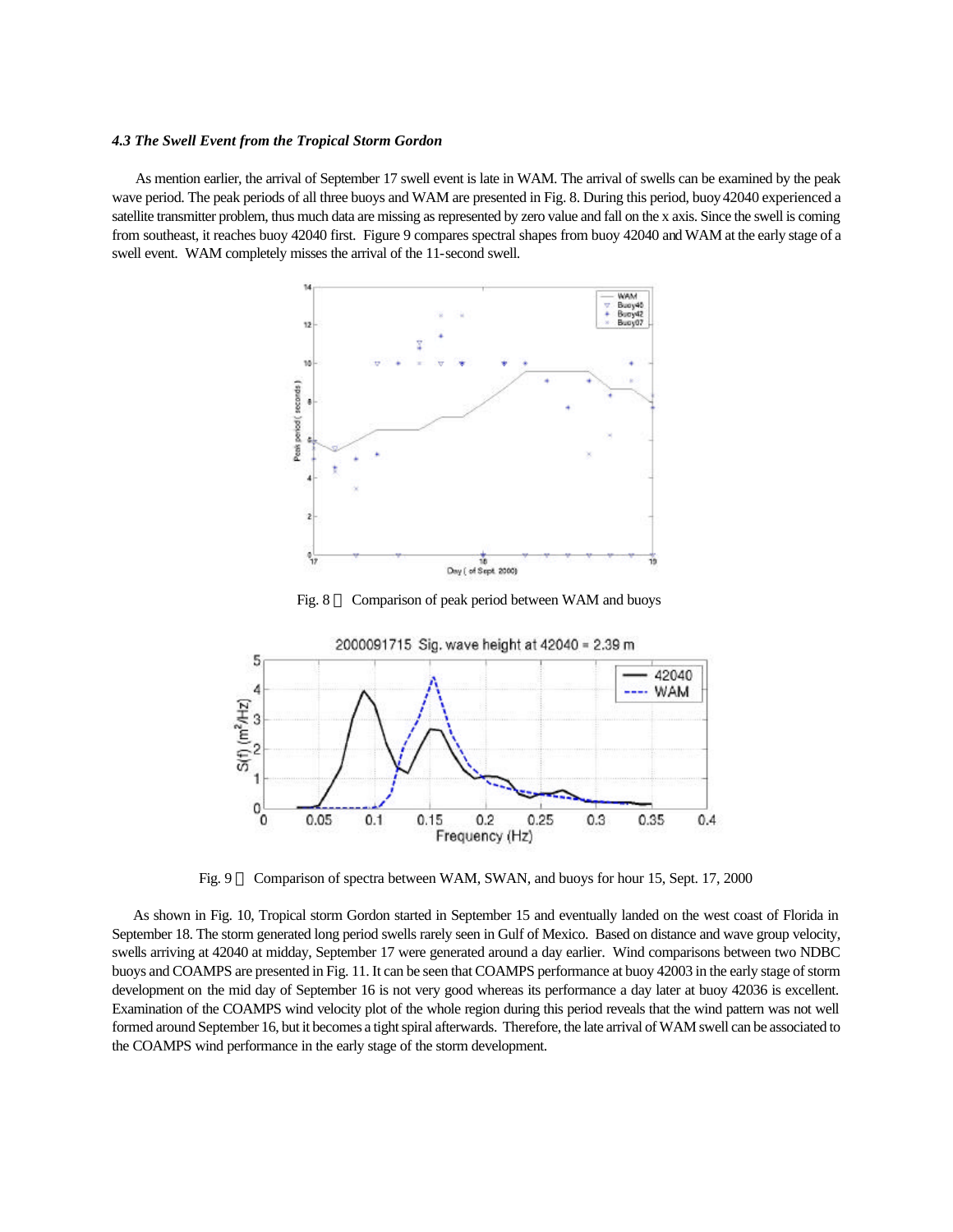

Fig. 10 **¾** Track of the tropical storm Gordon and NDBC buoy locations.



Fig. 11 **¾** Wind comparison between COAMPS and NDBC buoys 42003 and 42036

# **5. SUMMARY**

 COAMPS and WAM are evaluated and validated using three NDBC buoys in the Mississippi Bight. COAMPS wind agrees well with buoys at 42040, 42042 and 42007. It has an average RMS error of 2 m/s. The COAMPS performance is good even under the